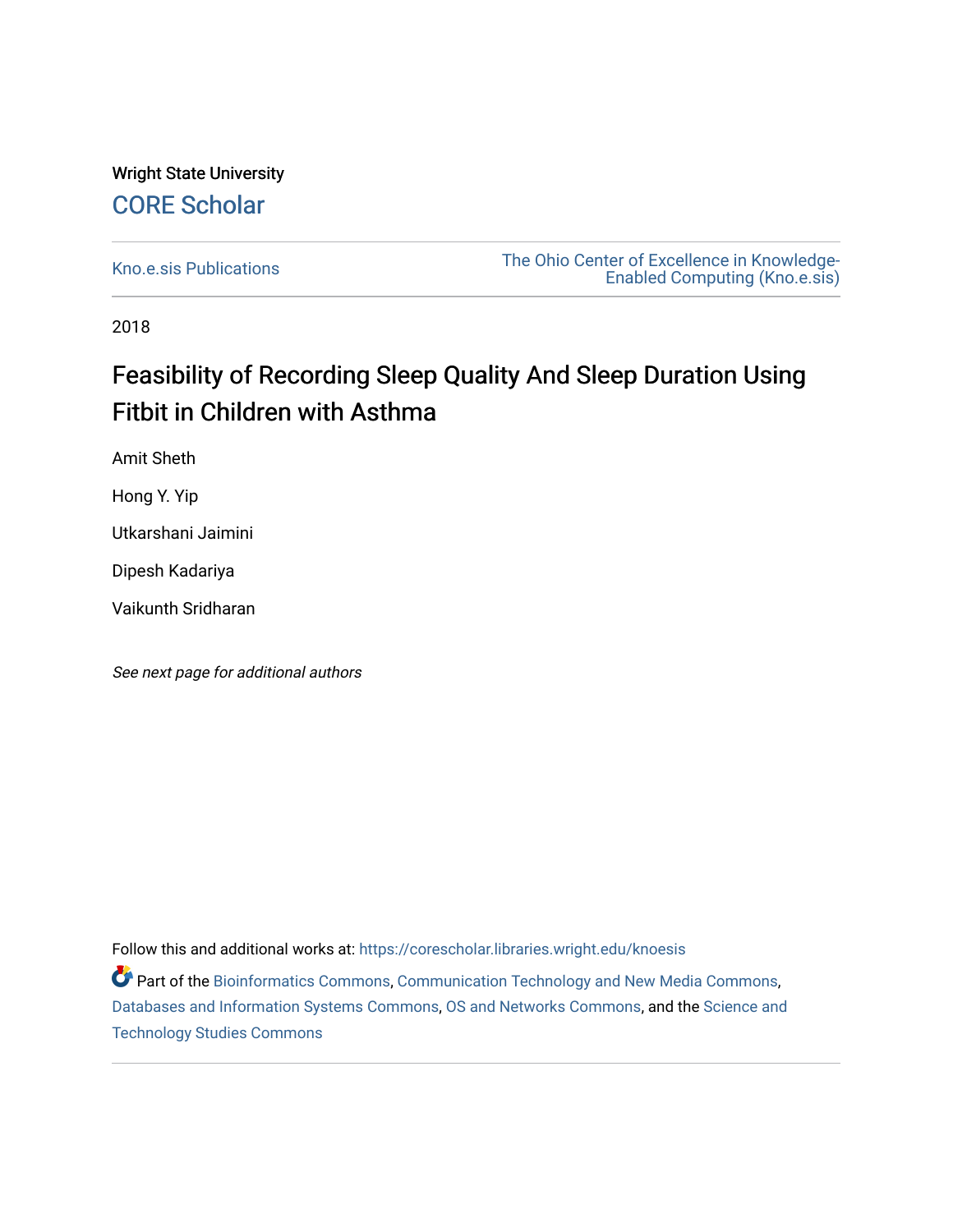#### Authors

Amit Sheth, Hong Y. Yip, Utkarshani Jaimini, Dipesh Kadariya, Vaikunth Sridharan, Revathy Venkataramanan, Tanvi Banerjee, Krishnaprasad Thirunarayan, and Maninder Kalra